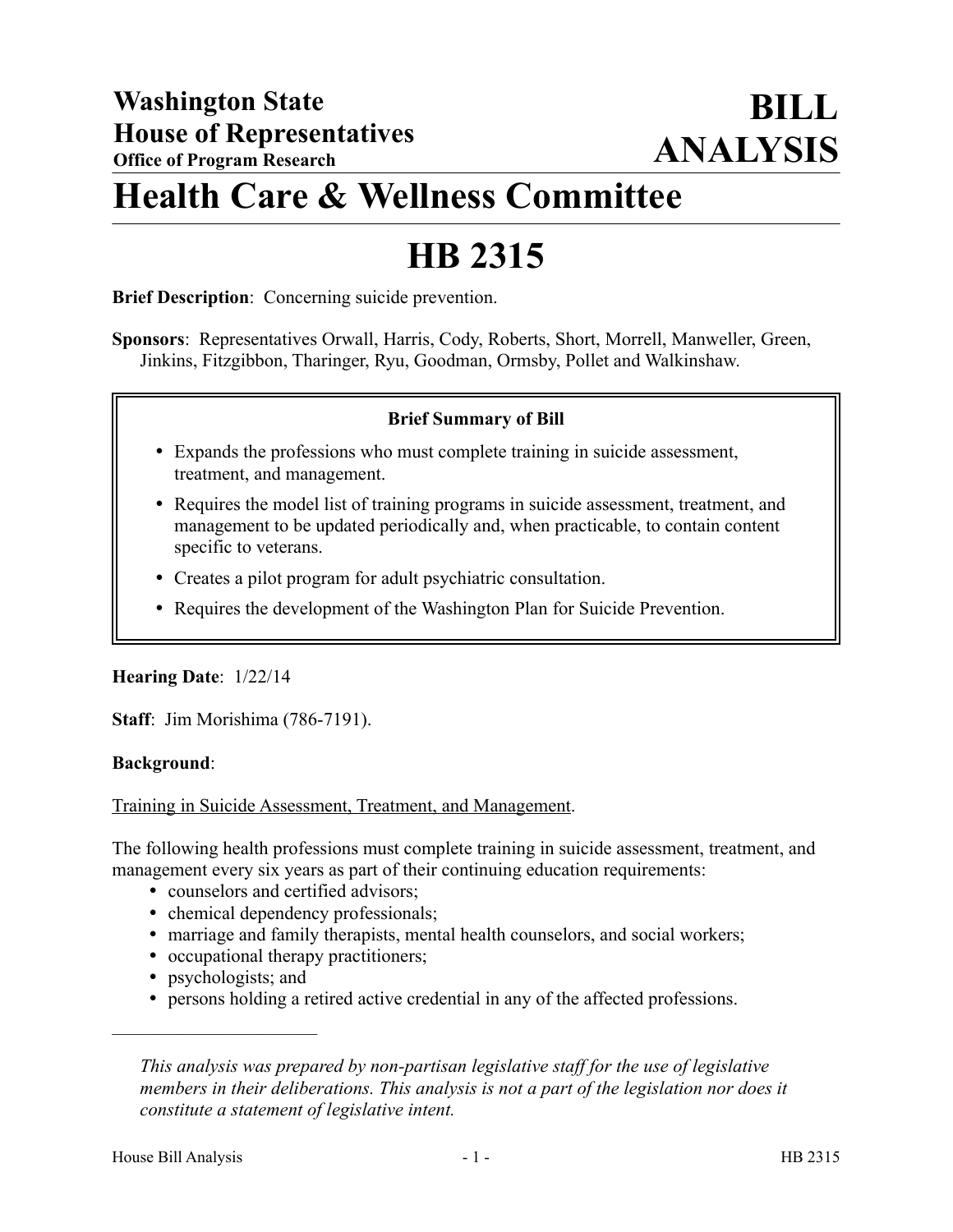The first training must be completed during the first full renewal period after initial licensure or January 1, 2014, whichever is later. A person is exempt from the first training if he or she can demonstrate completion, no more than six years prior to initial licensure, of the required training.

The training must be approved by the relevant disciplining authority and must include the following elements: suicide assessment, including screening and referral; suicide treatment; and suicide management. A disciplining authority may approve a training program that includes only screening and referral elements if appropriate for the profession in question based on the profession's scope of practice. The Board of Occupational Therapy may approve training that includes only screening and referral elements if appropriate for occupational therapy practitioners based on practice setting. A training program that includes only screening and referral must be at least three hours in length. All other training programs must be at least six hours in length.

The relevant disciplining authorities were required to work collaboratively to develop a model list of training programs by December 15, 2013. When developing the list, the disciplining authorities were required to consider training programs listed on the Best Practices Registry of the American Foundation for Suicide Prevention and the Suicide Prevention Resource Center and to consult with experts and stakeholders.

A disciplining authority may specify minimum training and experience necessary to exempt a practitioner from the training requirement. The Board of Occupational Therapy may exempt occupational therapy practitioners from the training based on brief or limited patient contact, instead of based on specialty. A state or local government employee, or an employee of a community mental health agency or a chemical dependency program, is exempt from the training requirements if he or she has at least six hours of training in suicide assessment, treatment, and management from his or her employer; the training may be provided in one six-hour block or in shorter segments at the employer's discretion.

## The Partnership Action Line.

In 2007, the Department of Social and Health Services was directed to implement a pilot program to support primary care providers in the assessment and provision of appropriate diagnosis and treatment of children with mental and behavioral health disorders. The resulting program, the Partnership Action Line (PAL), provides psychiatric consultations by telephone to primary care providers statewide. The PAL is based out of Children's Orthopedic Hospital in Seattle and is staffed by child psychiatrists and social workers.

#### The Washington State Plan for Youth Suicide Prevention.

In 1995, the Department of Health, the University of Washington School of Nursing, and a group of experts and stakeholders developed the Washington State Plan for Suicide Prevention. The plan was updated in 2009. The plan contained a variety of statistical and demographic information about youth suicide and set forth five goals (and action areas related to those goals):

- Suicide is recognized as everyone's business.
- Youth ask for and get help when they need it.
- People know what to look for and how to help.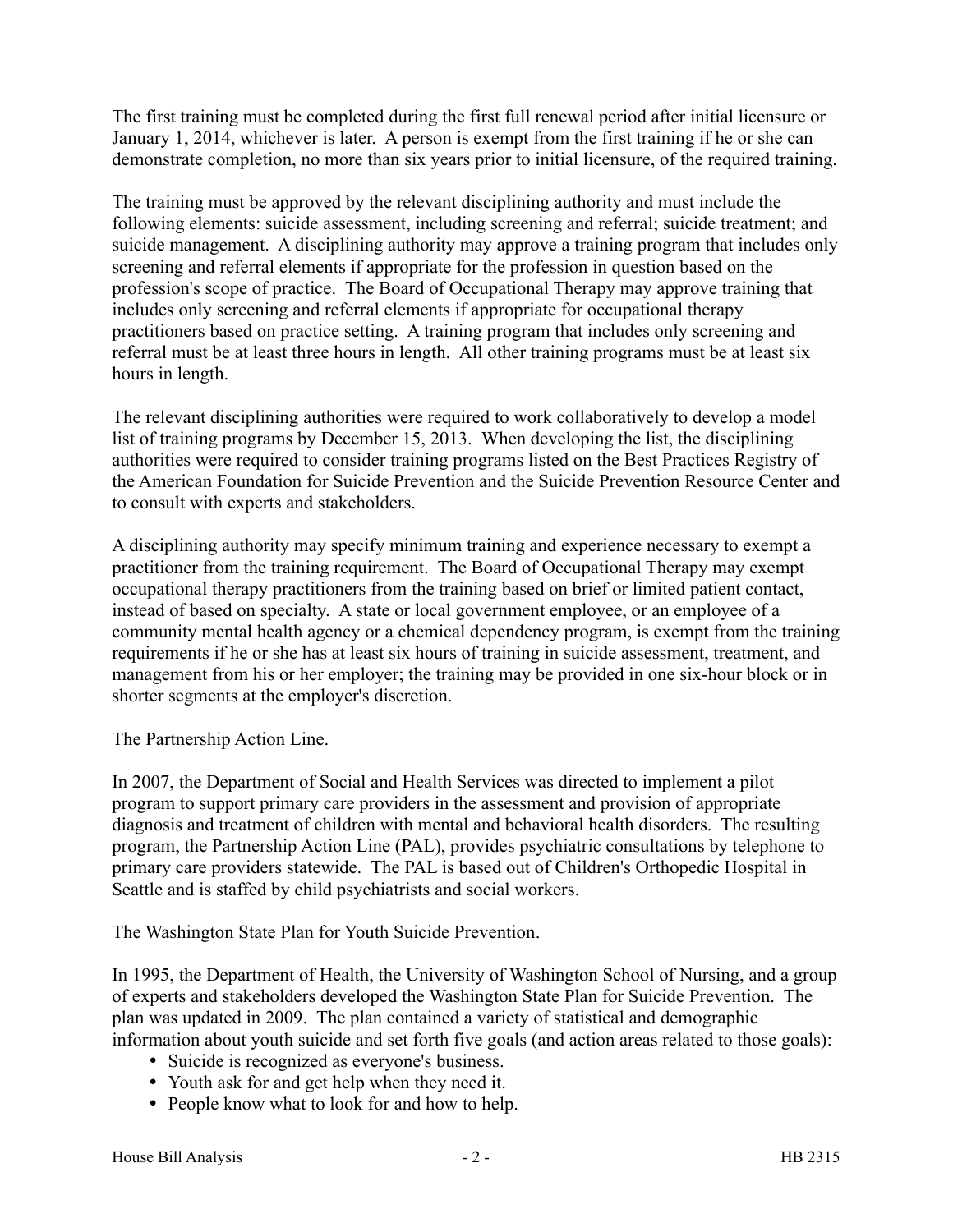- Care is available to those who seek it.
- Suicide is a preventable public health problem.

### **Summary of Bill**:

#### Training in Suicide Assessment, Treatment, and Management.

The list of health professions required to complete training in suicide assessment, treatment, and management is expanded to include:

- chiropractors;
- naturopaths;
- licensed practical nurses, registered nurses, and advanced registered nurse practitioners;
- physicians (who must complete the training on an eight-year cycle, instead of a six-year cycle);
- osteopathic physicians;
- physician assistants;
- osteopathic physician assistants;
- physical therapists; and
- physical therapist assistants.

The model list of training programs must be updated at least once every two years. When updating the list, the disciplining authorities must, to the extent practicable, endeavor to include training that includes content specific to veterans. The disciplining authorities must consult with the Washington State Department of Veterans Affairs when identifying content specific to veterans.

#### Psychiatric Consultation Pilot Program.

The Department of Social and Health services must implement a pilot program to support primary care providers in the assessment and provision of appropriate diagnosis and treatment of adults with mental and behavioral health disorders and track outcomes of the program. The program must be designed to promote more accurate diagnosis and treatment through timely case consultation between primary care providers and psychiatric specialists and must be focused on educational learning collaboratives with primary care providers.

## Washington Plan for Suicide Prevention.

The Secretary of Health (Secretary) must develop a Washington Plan for Suicide Prevention. The plan must, at a minimum:

- examine data relating to suicide in order to identify patterns and key demographic factors;
- identify key risk and protective factors relating to suicide; and
- identify goals, action areas, and implementation strategies relating to suicide prevention.

When developing the plan, the Secretary must consider national research and practices employed by the federal government, tribal governments, and other states, including the National Strategy for Suicide Prevention. The plan must be written in a manner that is accessible and useful to a broad audience. The Secretary must periodically update the plan as needed.